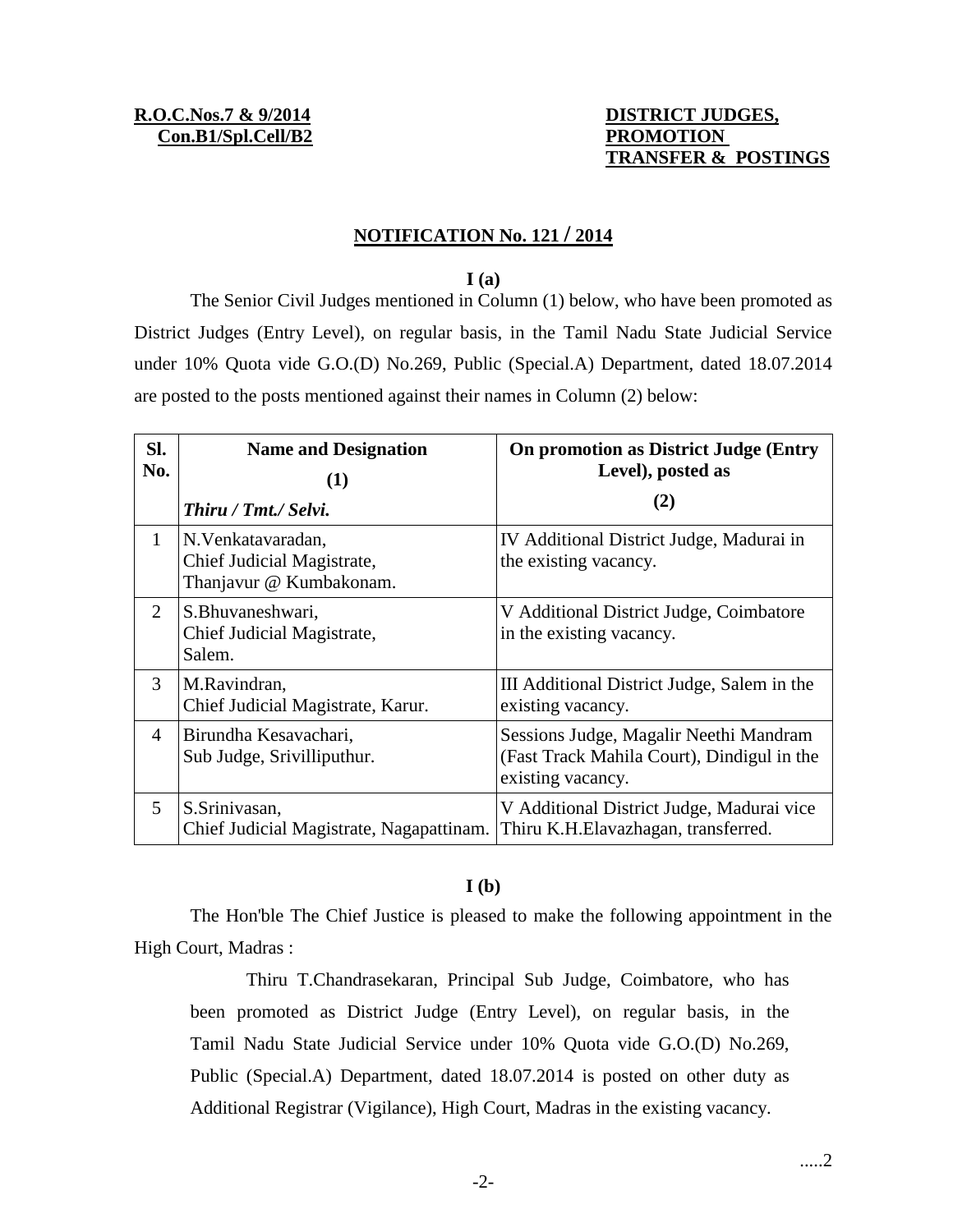#### **II**

The Senior Civil Judges mentioned in Column (1) below, who have been promoted as District Judges (Entry Level), on regular basis, in the Tamil Nadu State Judicial Service under 65 % Quota vide G.O.(D) No.270, Public (Special.A) Department, dated 18.07.2014 are posted to the posts mentioned against their names in Column (2) below:

| SI.<br>N <sub>0</sub> | <b>Name and Designation</b><br>(1)                                                                                            | <b>On promotion as District Judge (Entry</b><br>Level), posted as                                           |
|-----------------------|-------------------------------------------------------------------------------------------------------------------------------|-------------------------------------------------------------------------------------------------------------|
|                       | Thiru / Tmt./ Selvi.                                                                                                          | (2)                                                                                                         |
| $\mathbf{1}$          | C.P.M.Chandra,<br>Chief Judicial Magistrate, Namakkal.                                                                        | Sessions Judge, Magalir Neethi Mandram<br>(Fast Track Mahila Court), Sivagangai in<br>the existing vacancy. |
| $\overline{2}$        | M.Mariyayee,<br>Judicial Officer / Chairman,<br><b>Taxation Appeals Tribunal, Corporation</b><br>of Thoothukudi, Thoothukudi. | Sessions Judge, Mahalir Neethimandram<br>Salem in the existing vacancy.                                     |
| 3                     | R.Tamilarasan,<br>Chief Judicial Magistrate, Krishnagiri.                                                                     | Additional District Judge,<br>Ramanathapuram in the existing vacancy.                                       |
| $\overline{4}$        | S.Mahalakshmi,<br>Chief Judicial Magistrate,<br>Kancheepuram @ Chengalpattu.                                                  | <b>III Additional District Judge, Tiruvallur</b><br>@ Poonamallee in the existing vacancy.                  |
| 5                     | M.Gopalan,<br>Chief Metropolitan Magistrate,<br>Egmore, Chennai.                                                              | X Additional Judge, City Civil Court,<br>Chennai vice Ms.A.Kayalvizhi, transferred.                         |
| 6                     | K.Devadoss,<br>Chief Judicial Magistrate,<br>Virudhunagar @ Srivilliputhur.                                                   | Sessions Judge, Mahalir Neethimandram,<br>Madurai in the existing vacancy.                                  |
| $\overline{7}$        | P.Chandraseharan<br>Master, High Court, Madras.                                                                               | XV Additional Judge, City Civil Court,<br>Chennai in the existing vacancy.                                  |
| 8                     | V.Sampathkumar,<br>Sub Judge, Uthangarai.                                                                                     | Additional District Judge, Namakkal in the<br>existing vacancy.                                             |
| 9                     | M.Vetrichelvi,<br>Chief Judicial Magistrate, Villupuram.                                                                      | I Additional District Judge, Tiruvallur in<br>the existing vacancy.                                         |
| 10                    | N.Dharman,<br>Chief Judicial Magistrate,<br>Ramanathapuram.                                                                   | <b>III</b> Additional District Judge,<br>Vellore @ Tirupathur in the existing<br>vacancy.                   |
| 11                    | R.Ravindran,<br>Chief Judicial Magistrate, Madurai                                                                            | II Additional District Judge, Thoothukudi<br>vice Thiru M.Pauldurai, transferred.                           |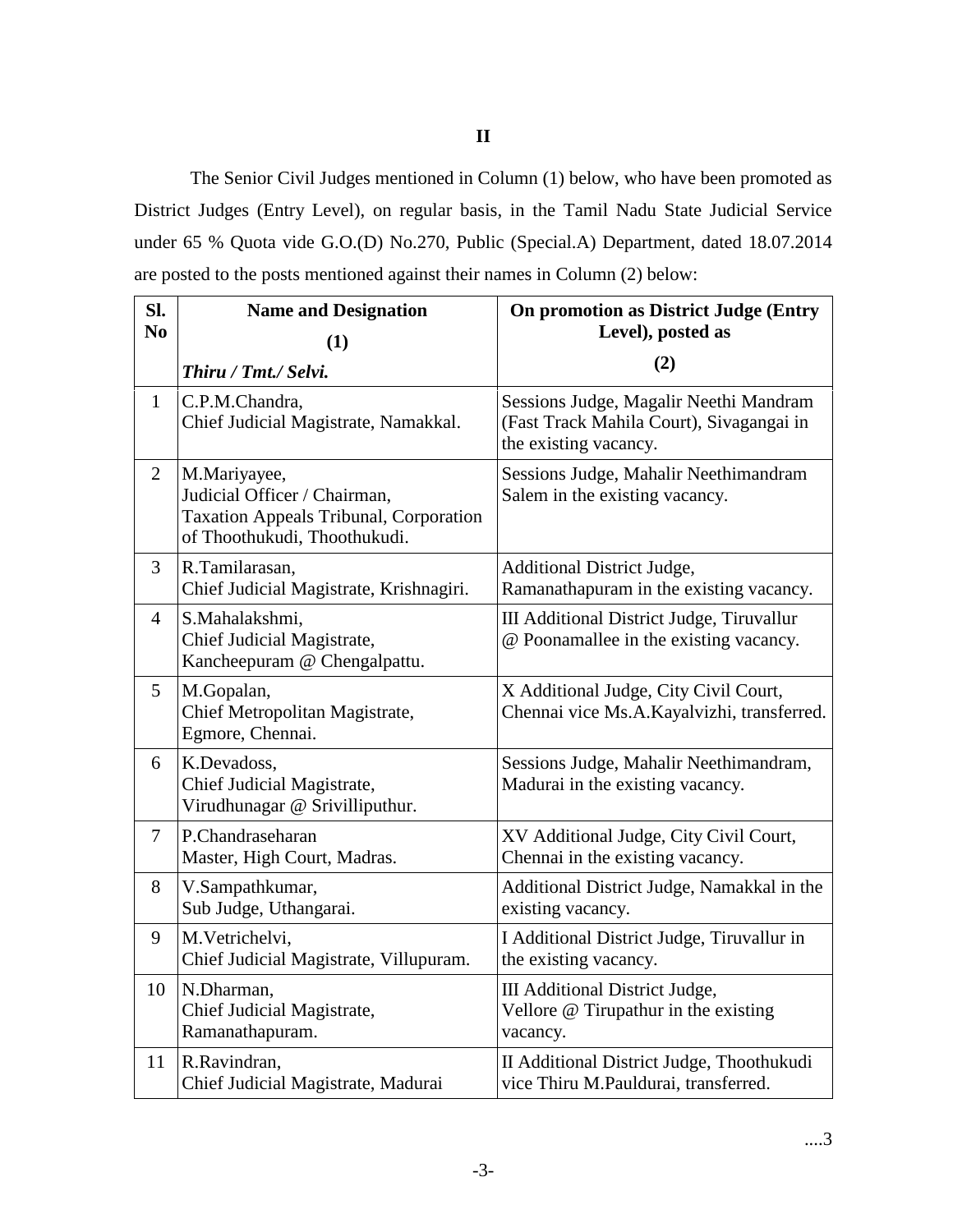| SI.            | <b>Name and Designation</b>                                                                                                    | <b>On promotion as District Judge (Entry</b>                                                                        |
|----------------|--------------------------------------------------------------------------------------------------------------------------------|---------------------------------------------------------------------------------------------------------------------|
| N <sub>0</sub> | (1)                                                                                                                            | Level), posted as                                                                                                   |
|                | Thiru / Tmt./ Selvi.                                                                                                           | (2)                                                                                                                 |
| 12             | G. Vijayalakshmi,<br>Special Judge, Special Court for Trial of<br><b>Cases under Prevention of Corruption</b><br>Act, Chennai. | XVI Additional Judge, City Civil Court,<br>Chennai in the existing vacancy.                                         |
| 13             | J. Mavis Deepika Sundaravadhana,<br>I Assistant Judge,<br>City Civil Court, Chennai.                                           | XVII Additional Judge, City Civil Court,<br>Chennai vice Thiru S.Senthil Kumaresan,<br>transferred.                 |
| 14             | S.Nallathambi,<br>Chief Judicial Magistrate, Coimbatore.                                                                       | I Additional District Judge, Erode in the<br>existing vacancy.                                                      |
| 15             | N.Muthukrishnan,<br>Chief Judicial Magistrate, Pudukkottai.                                                                    | III Additional District Judge, Tirunelveli in<br>the existing vacancy.                                              |
| 16             | V.Thilaham,<br>Chief Judicial Magistrate, Theni.                                                                               | Sessions Judge, Magalir Neethi Mandram<br>(Fast Track Mahila Court), Erode vice<br>Tmt.M.Sarvamangala, transferred. |
| 17             | G.Vinobha,<br>II Assistant Judge,<br>City Civil Court, Chennai.                                                                | II Additional District Judge, Vellore @<br>Ranipet vice Tmt.R.Xaverin Arul Felicita,<br>transferred.                |
| 18             | N.Palaniswamy,<br>Chief Judicial Magistrate, Dharmapuri.                                                                       | II Additional District Judge, Erode<br>in the existing vacancy.                                                     |
| 19             | D.Kingsly Christopher,<br>Chief Judicial Magistrate, Cuddalore.                                                                | II Additional District Judge, Cuddalore at<br>Chidambaram in the existing vacancy.                                  |
| 20             | M.Meera Sumathi,<br>Chief Judicial Magistrate, Sivagangai.                                                                     | Sessions Judge, Magalir Neethi Mandram<br>(Fast Track Mahila Court), Dharmapuri<br>in the existing vacancy.         |
| 21             | S.Sumathy,<br>Chief Judicial Magistrate, Perambalur.                                                                           | Additional District Judge, Theni at<br>Periyakulam in the existing vacancy.                                         |
| 22             | M.Gomathinayagam,<br>Chief Judicial Magistrate, Dindigul.                                                                      | XVIII Additional Judge, City Civil Court,<br>Chennai vice Thiru J.Justin David,<br>transferred.                     |
| 23             | A.P.Balachandran,<br>Chief Judicial Magistrate,<br>Tiruchirappalli.                                                            | Sessions Judge, Magalir Neethi Mandram<br>(Fast Track Mahila Court), Tiruvallur<br>in the existing vacancy.         |

## **III**

The Senior Civil Judges mentioned in Column (1) below, who have been promoted as District Judges (Entry Level), on adhoc basis, in the Tamil Nadu State Judicial Service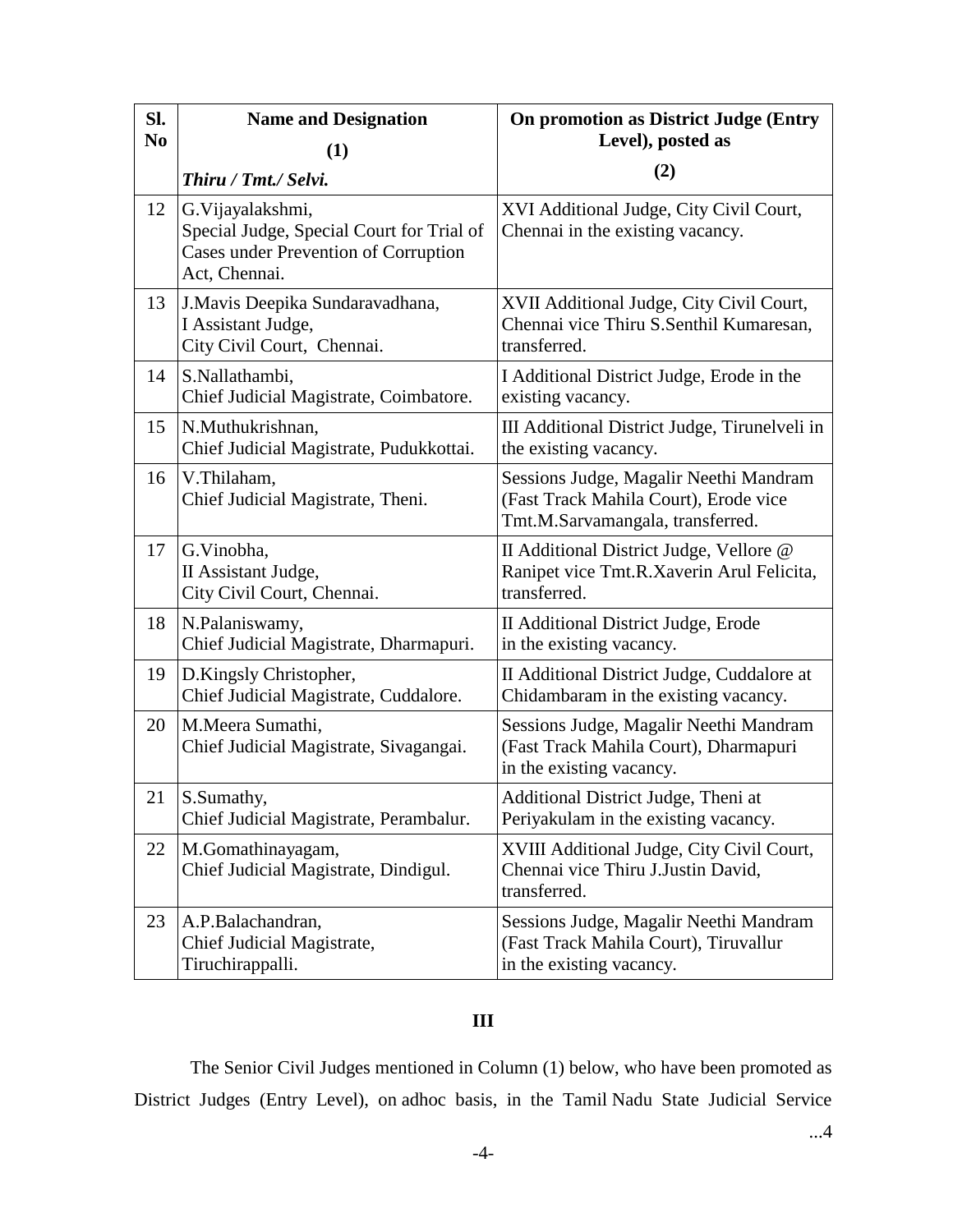under 65% Quota vide G.O.(D)No.271,Public (Special.A) Department, dated 18.07.2014 are posted to the posts mentioned against their names in Column (2) below:

| SI.            | <b>Name and Designation</b>                                                          | <b>On promotion as District Judge (Entry</b>                                                               |
|----------------|--------------------------------------------------------------------------------------|------------------------------------------------------------------------------------------------------------|
| N <sub>0</sub> | (1)                                                                                  | Level), posted as                                                                                          |
|                | Thiru / Tmt./ Selvi.                                                                 | (2)                                                                                                        |
| $\mathbf{1}$   | Jacintha Martin,<br><b>Secretary, District Legal Services</b><br>Authority, Madurai. | Sessions Judge, Mahalir Neethimandram,<br>Tiruchirappalli in the existing vacancy.                         |
| $\overline{2}$ | N.Balasubramanian,<br>Chief Judicial Magistrate, Tiruvarur.                          | II Additional District Judge, Thanjavur<br>vice Thiru P.Mohandoss, transferred.                            |
| 3              | P.Balasubramanian,<br>Chief Judicial Magistrate,<br>Kanniyakumari at Nagercoil.      | Special District Judge, Special District<br>Court to deal with MCOP Cases, Salem<br>the existing vacancy.  |
| $\overline{4}$ | A.Manivasakan,<br>Principal Sub Judge, Chengalpattu.                                 | Sessions Judge, Magalir Neethi Mandram<br>(Fast Track Mahila Court), Thanjavur<br>in the existing vacancy. |
| 5              | V.R.Latha,<br>Principal Sub Judge, Salem.                                            | Additional District Judge, Dharmapuri<br>in the existing vacancy.                                          |
| 6              | N.Gunavathi,<br>Sub Judge, Cheyyar.                                                  | <b>Additional District Judge, Ariyalur</b><br>in the existing vacancy.                                     |
| $\overline{7}$ | K.Venkataswami,<br>Chief Judicial Magistrate, Thoothukudi.                           | XIV Additional Judge (CBI Cases),<br>City Civil Court, Chennai vice<br>Thiru M.Sambasivam, transferred.    |
| 8              | K.Guruvaiah,<br>Chief Judicial Magistrate, Vellore.                                  | VI Additional District Judge, Madurai in<br>the existing vacancy.                                          |

## **IV**

The District Judges mentioned in Column (1) below are transferred and posted to the posts mentioned against their names in Column (2) below:

| Sl.            | <b>Name and Designation</b>                                      | <b>Transferred and posted as</b>                                                     |
|----------------|------------------------------------------------------------------|--------------------------------------------------------------------------------------|
| N <sub>0</sub> |                                                                  | (2)                                                                                  |
|                | Thiru / Tmt./Selvi.                                              |                                                                                      |
|                | R.Rajasekaran,<br>District Judge,<br>Kanniyakumari at Nagercoil. | Special Judge, Special Court under TNPID<br>Act, Coimbatore in the existing vacancy. |

.......5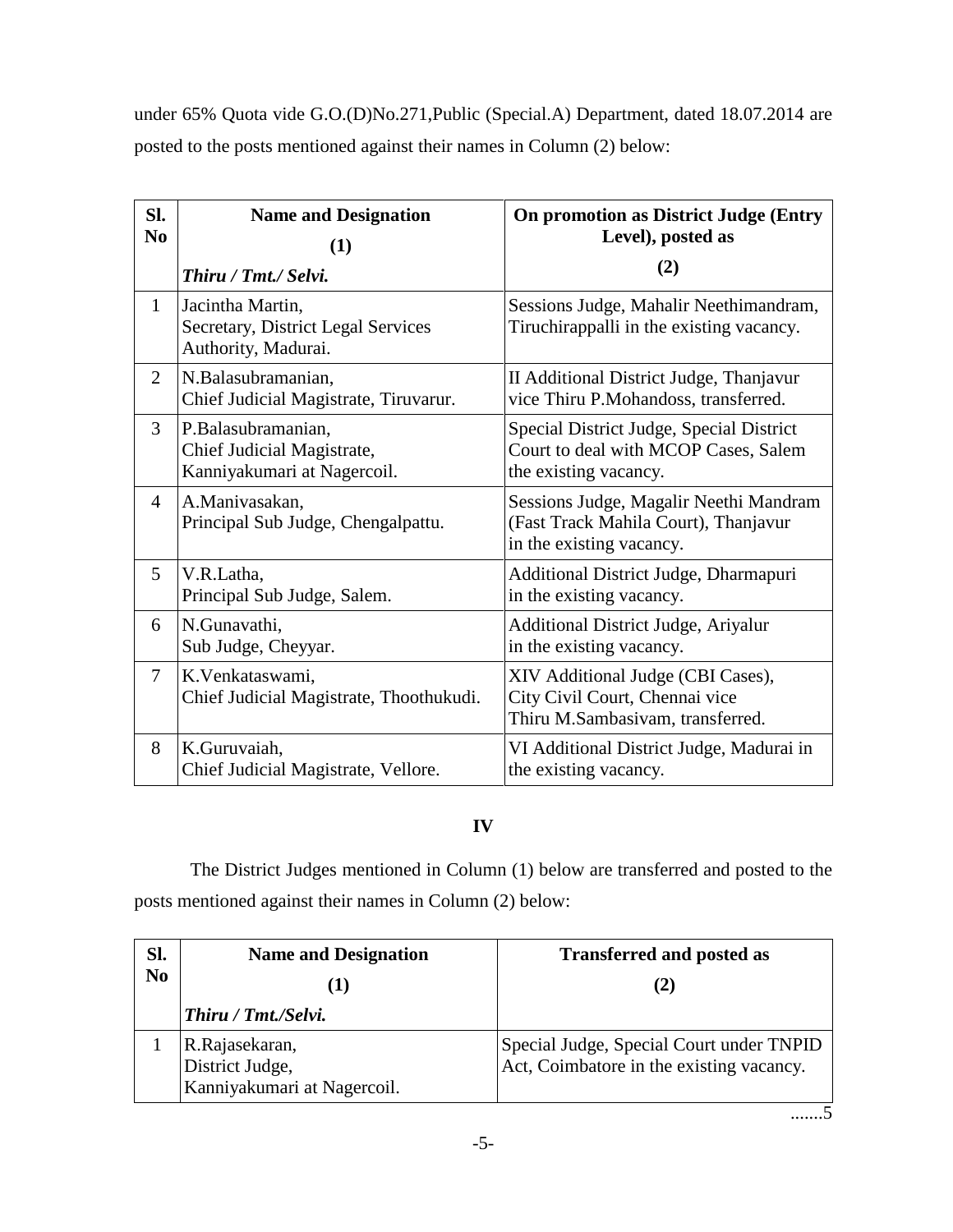| SI.            | <b>Name and Designation</b>                                                                                                                  | <b>Transferred and posted as</b>                                                                                                                   |
|----------------|----------------------------------------------------------------------------------------------------------------------------------------------|----------------------------------------------------------------------------------------------------------------------------------------------------|
| N <sub>0</sub> | (1)                                                                                                                                          | (2)                                                                                                                                                |
|                | Thiru / Tmt./Selvi.                                                                                                                          |                                                                                                                                                    |
| $\overline{2}$ | G.Chandrasekaran,<br><b>Additional District Judge and</b><br>Presiding Officer, Special Court<br>under E.C. Act, Coimbatore.                 | District<br>Kanniyakumari<br>$\omega$<br>Judge,<br>Thiru<br>Nagercoil<br>vice<br>R.Rajasekaran,<br>transferred.                                    |
| 3              | M.Suresh Viswanath,<br>Sessions Judge,<br>Sessions Court for trial of<br>Bomb Blast Cases, Coimbatore.                                       | Additional District Judge, Krishnagiri in<br>the existing vacancy.                                                                                 |
| 4              | K.Paramaraj,<br>XIII Additional Judge (CBI Cases),<br>City Civil Court, Chennai.                                                             | District and Sessions Judge, District Court<br>No.II, Kancheepuram vice<br>Thiru R.Selvakumar, transferred.                                        |
| 5              | R.Selvakumar,<br>District and Sessions Judge,<br>District Court No.II, Kancheepuram.                                                         | Principal District Judge, Dharmapuri vice<br>Thiru Su. Willyahm, transferred.                                                                      |
| 6              | Su.Willyahm,<br>Principal District Judge, Dharmapuri.                                                                                        | Special Judge, Special Court under TNPID<br>Thiru K.Perumal,<br>Act, Chennai vice<br>already transferred.                                          |
| $\tau$         | M.Sarvamangala,<br>Neethi (Fast<br>Sessions<br>Judge,<br>Magalir<br>Erode.                                                                   | Sessions Judge, Magalir Neethi Mandram<br>Track<br>Mahila<br>Court),<br>Mandram (Fast Track Mahila Court), Uthagamandalam in the existing vacancy. |
| 8              | N.Sivakumar,<br>Judge, Family Court, Dindigul.                                                                                               | Additional District Judge, Dindigul in the<br>existing vacancy.                                                                                    |
| 9              | R.Xaverin Arul Felicita,<br>II Additional District Judge,<br>Vellore @ Ranipet.                                                              | IV Additional Judge, City Civil Court,<br>Chennai in the existing vacancy.                                                                         |
| 10             | R.Padmanabhan,<br>Sessions Judge,<br>Magalir Neethi Mandram (Fast Track<br>Mahila Court), Ariyalur.                                          | III Additional District Judge, Thanjavur @<br>Pattukottai in the existing vacancy.                                                                 |
| 11             | R.Ganesan,<br>II Additional District Judge,<br>Tiruvallur @ Poonamallee.                                                                     | Additional District Judge & Presiding<br>Officer, Special Court under E.C. Act,<br>Pudukkottai in the existing vacancy.                            |
| 12             | E.M.K.S.Siddharthar,<br>XI Additional Judge (CBI Cases<br><b>Banks</b><br>relating<br>to<br>and<br>Institutions), City Civil Court, Chennai. | II Additional District Judge, Tiruvallur @<br>Poonamallee<br>Thiru<br>vice<br>R.Ganesan,<br>Financial transferred.                                 |